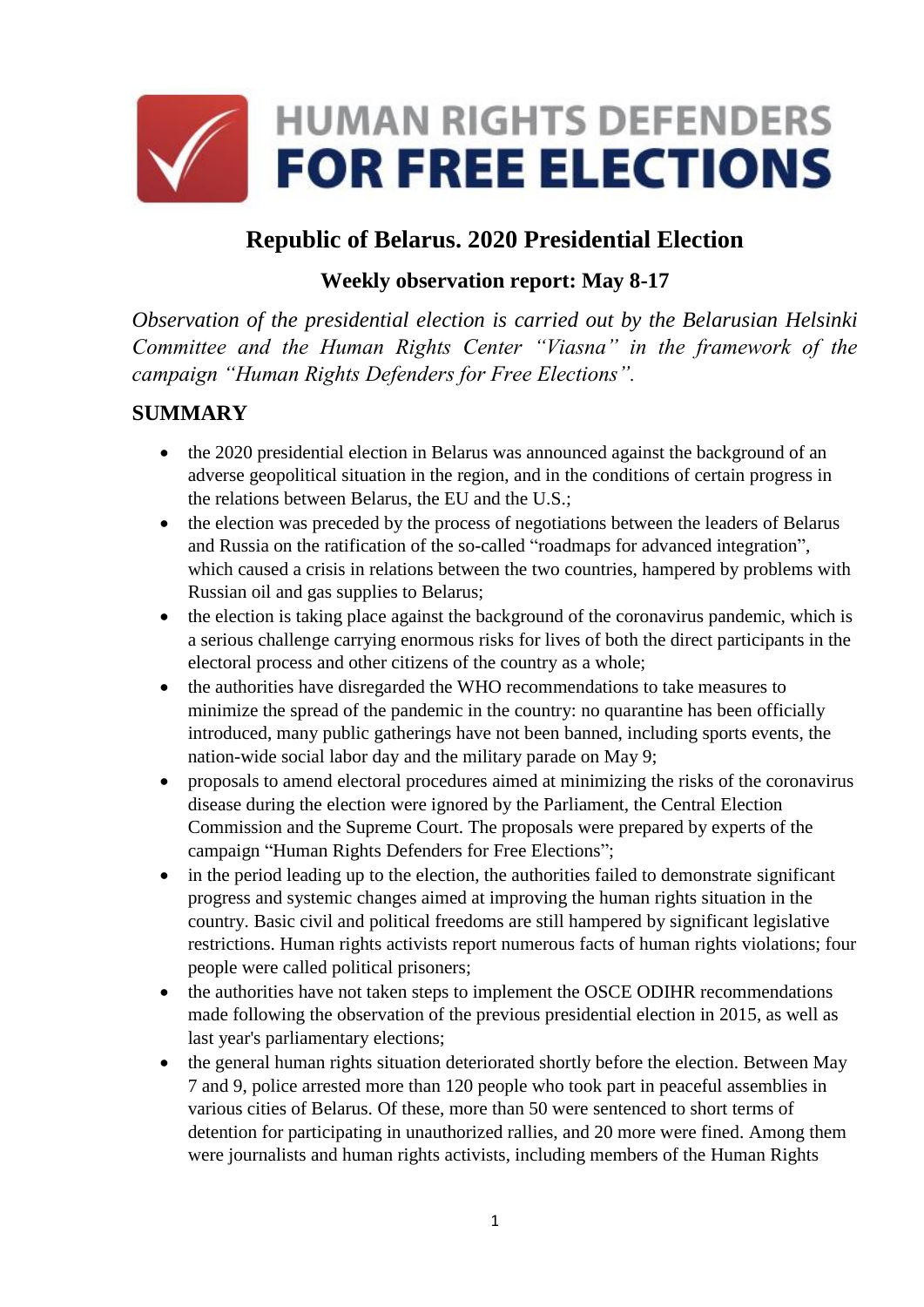Center "Viasna". These events provoked a negative reaction from international human rights and journalistic organizations, as well as the OSCE and the EU;

• 55 people applied to the CEC to request the registration of their nomination groups. At the moment, 11 applications are known to have been rejected.

## **LEGAL FRAMEWORK**

The legal basis of the electoral system of the Republic of Belarus consists of the Constitution, the Electoral Code and other legislative acts, as well as Resolutions of the Central Election Commission (CEC).

The Electoral Code has remained unchanged since the previous presidential election. Thus, the OSCE ODIHR's key recommendations made following the observation of the previous presidential election were not taken into account, and the shortcomings exposed by the mission were not addressed: voting (including early voting), the counting of votes and tabulation, including the absence of a rule for the mandatory publication of voting results at each polling station, which is contrary to para. 7.4 of the 1990 OSCE Copenhagen Document. As before, there are no sufficient legal safeguards against abuse of administrative resources, while restrictions on the rights of observers and other participants in the electoral process persist, and an ineffective system for resolving electoral disputes is still in place. In general, these shortcomings in the legal framework do not contribute to the transparency and integrity of the electoral process.<sup>1</sup>

# **POLITICAL BACKGROUND**

The presidential election is taking place in a difficult geopolitical situation in the region, primarily due to the ongoing Russian-Ukrainian conflict.

In 2019-2020, the process of improving international relations between the Republic of Belarus, the EU and the United States continued. The process resulted in the signing of a number of important agreements, including an agreement between the EU and Belarus on visa facilitation and readmission. A bilateral decision was also made to lift restrictions on the number of diplomats and staff of the Belarusian embassy in the United States, and of the U.S. embassy in Belarus, and the return of ambassadors.

At the end of 2019, the negotiation process was launched between the governments of Belarus and Russia on the ratification of roadmaps aimed at further development of the integration process (socalled "advanced integration") within the Union State of Russia and Belarus. At the same time, the Russian authorities directly linked the signing of the roadmaps to providing various economic preferences to Belarus, including lower prices for Russian oil and gas. The Belarusian authorities refused to take part in the negotiations on a number of political issues, stating that the negotiation process was purely economic. The talks were not completed and led to the deterioration of relations between the two states.

The lack of transparency in this negotiation process has caused some concern in Belarusian society, and prompted protests against the "advanced integration", both in Minsk and in other cities of Belarus. The authorities did not take measures to forcibly stop the demonstrations, but actively prosecuted their participants through administrative fines.

In general, in 2019-2020, the Belarusian authorities have not shown any significant progress in improving the human rights situation in Belarus, as civil and political rights are still extremely

**<sup>.</sup>** <sup>1</sup> <https://www.osce.org/odihr/elections/belarus/218981>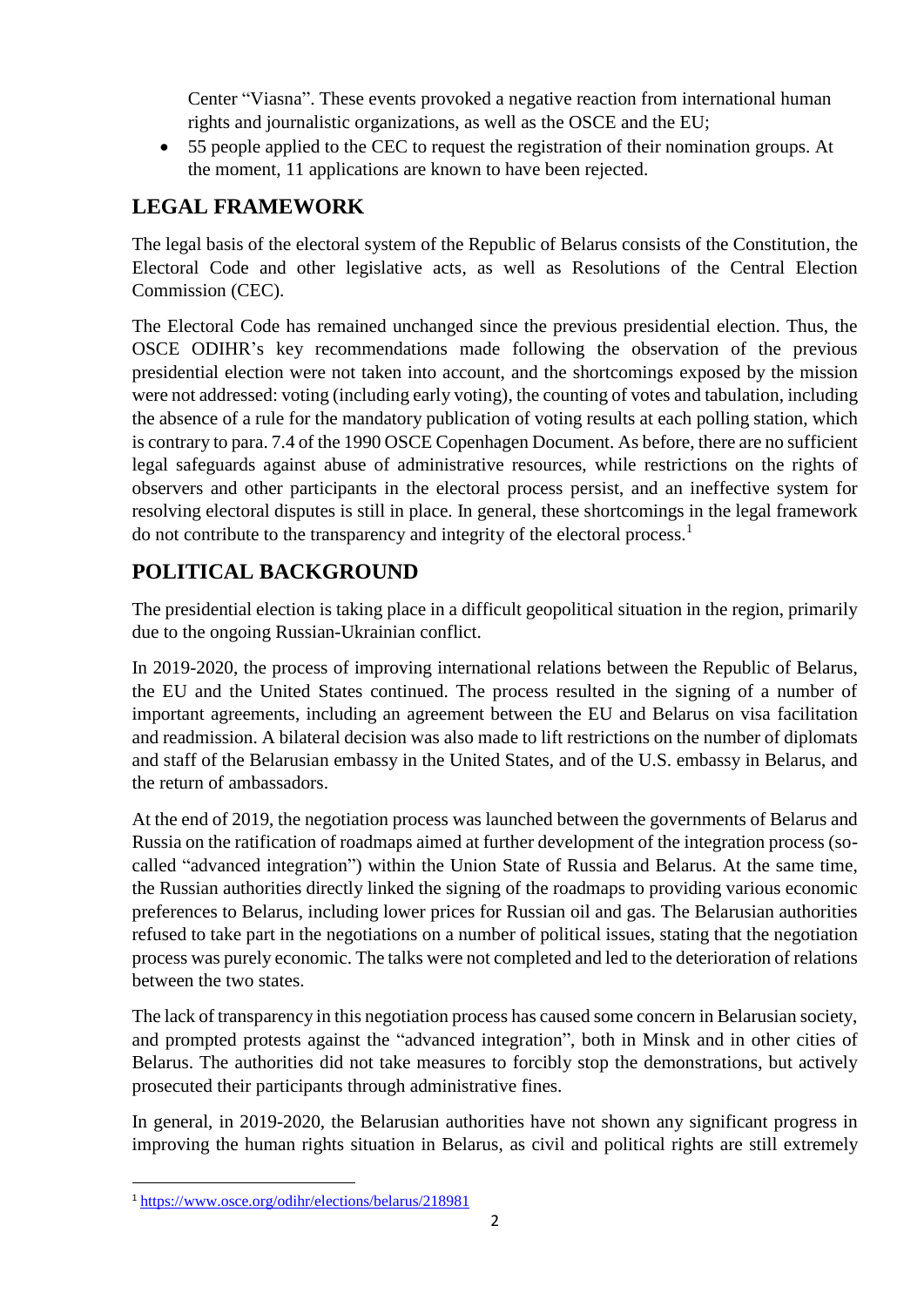limited, there are numerous cases of human rights violations, and four people held in prison were called political prisoners by the Belarusian human rights community.

Shortly before the House of Representatives announced the election, a wave of peaceful protests swept across the country on May 7-9, including as a result of the arrest of critical blogger Siarhei Tsikhanouski. The blogger and more than 120 others were arrested, more than 50 of them were sentenced to up to 15 days of detention for participating in unauthorized mass events, and more than 20 were fined. Among them were several journalists and human rights activists, including members of the Human Rights Center "Viasna". These events provoked a negative reaction from international human rights and journalistic organizations, as well as the OSCE and the EU.

Another peculiarity of this year's election is the background of the coronavirus pandemic. The COVID-19 crisis sparked a public debate about the need to postpone the election. According to Art. 71 of the Constitution, this is only possible in the event of a state of emergency. However, the government did not take the opportunity to postpone the election taking into account the epidemiological situation.

According to the Law of the Republic of Belarus "On the State of Emergency" No. 117-3 of June 24, 2002, epidemics that caused (or may cause) human casualties and harm public health are among the grounds for imposing a state of emergency. According to Art. 5 of the Law, the President should issues a decree to specify an exhaustive list of temporary restrictions on the rights and freedoms of citizens and organizations imposed in a state of emergency. The period of validity of the state of emergency is 30 days; and in some regions, it may last 60 days. The President has the right to extend the state of emergency if the purposes for which it was imposed have not been achieved.

It should be noted that from the very beginning of the pandemic, the Belarusian government has not sought to implement the WHO recommendations aimed at minimizing its spread. No quarantine was announced in the country, including in educational institutions, cafes and restaurants, sports events were not cancelled, and public events were not restricted, including a nation-wide social labor day and a military parade and other festive events held on May 9. Meanwhile, during May, the number of coronavirus cases, according to official statistics from the Ministry of Health, increased by 900-950 daily.

It is obvious that holding the election in such conditions poses a serious danger to all direct participants in the electoral process, as well as to all citizens of the country as a whole. Based on this, the experts of the campaign "Human Rights Defenders for Free Elections" have developed proposals to change some electoral procedures aimed at minimizing the threat of the pandemic. However, these proposals were ignored by the House of Representatives, the CEC and the Supreme Court.

#### **ANNOUNCEMENT OF ELECTION AND ELECTORAL MANAGEMENT**

According to the Constitution of the Republic of Belarus (Article 81) and the Electoral Code (Article 56), presidential election is called by the House of Representatives no later than five months and are held no later than two months before the expiration of the previous president's term.

The election was called on May 8, 2020 at a sitting of the House of Representatives of the National Assembly of the Republic of Belarus. The election of the President of the Republic of Belarus is scheduled for August 9, 2020.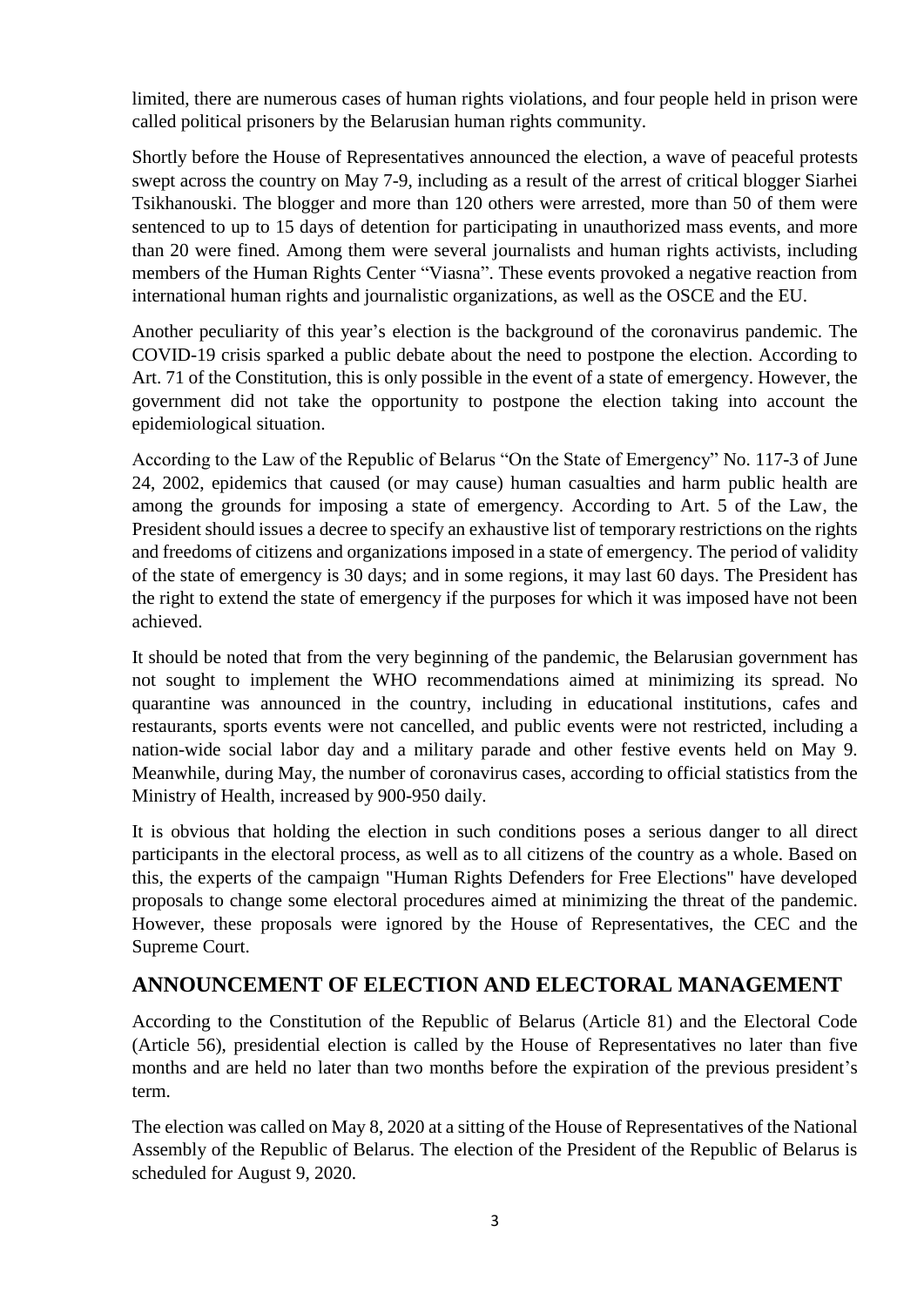Two weeks before the announcement of the election, on April 20, the CEC held a meeting to consider the preparation of the presidential election, including to approve sample forms of some documents, the Guidelines for precinct election commissions, training agendas, and the Handbook for territorial commissions.

On May 8, the CEC approved:

Resolution No. 12 "On approval of the schedule of organizational measures for the preparation and conduct of the election of the president of the Republic of Belarus";

Resolution No. 13 "On explaining the application of the provisions of the Electoral Code of the Republic of Belarus on the procedure for forming commissions during the election of the President of the Republic of Belarus in 2020";

Resolution No. 14 "On explaining the application of the provisions of the Electoral Code of the Republic of Belarus on the procedure for nominating candidates for President of the Republic of Belarus during the 2020 election";

Resolution No. 15 "On approval of the Regulation on the procedure for delegating and the activities of observers in the preparation and conduct of the election of the President of the Republic of Belarus in 2020";

Resolution No. 16 "On informing citizens by election commissions and local executive and administrative bodies on the work for the preparation and conduct of the election of the President of the Republic of Belarus in 2020";

Resolution No. 17 "On the procedure for participation of citizens of the Republic of Belarus staying outside the Republic of Belarus in the election of the President of the Republic of Belarus in 2020";

Resolution No. 18 "On creating additional conditions for citizens with disabilities during the election of the President of the Republic of Belarus in 2020";

Resolution No. 22 "On the extra-budgetary fund for additional financing of expenditures for the preparation and conduct of the election of the President of the Republic of Belarus in 2020";

Resolution No. 23 "On approval of the Regulation on the electoral fund of a person nominated as a candidate for President of the Republic of Belarus, of a candidate for President of the Republic of Belarus in the election of the President of the Republic of Belarus in 2020".

As before, none of the CEC regulations or guidelines explains the vote counting procedure. Thus, the most sensitive point, which provoked special criticism from observers, remained unchanged, and this shows the CEC's lack of interest in organizing a transparent vote count.

On April 29, 2020, participants of the independent election observation campaign "Human Rights Defenders for Free Elections" sent a proposal to the CEC, the House of Representatives and the Supreme Court to develop and adopt a set of legislative and organizational measures to ensure safe implementation of all voting rights, lift disproportionate constraints in a pandemic and offset proportionate constraints by providing new opportunities, while expressing a willingness to participate in the development of such measures.<sup>2</sup>

The domestic observers called on the Central Election Commission to:

**<sup>.</sup>** <sup>2</sup> <https://elections2020.spring96.org/en/news/96687>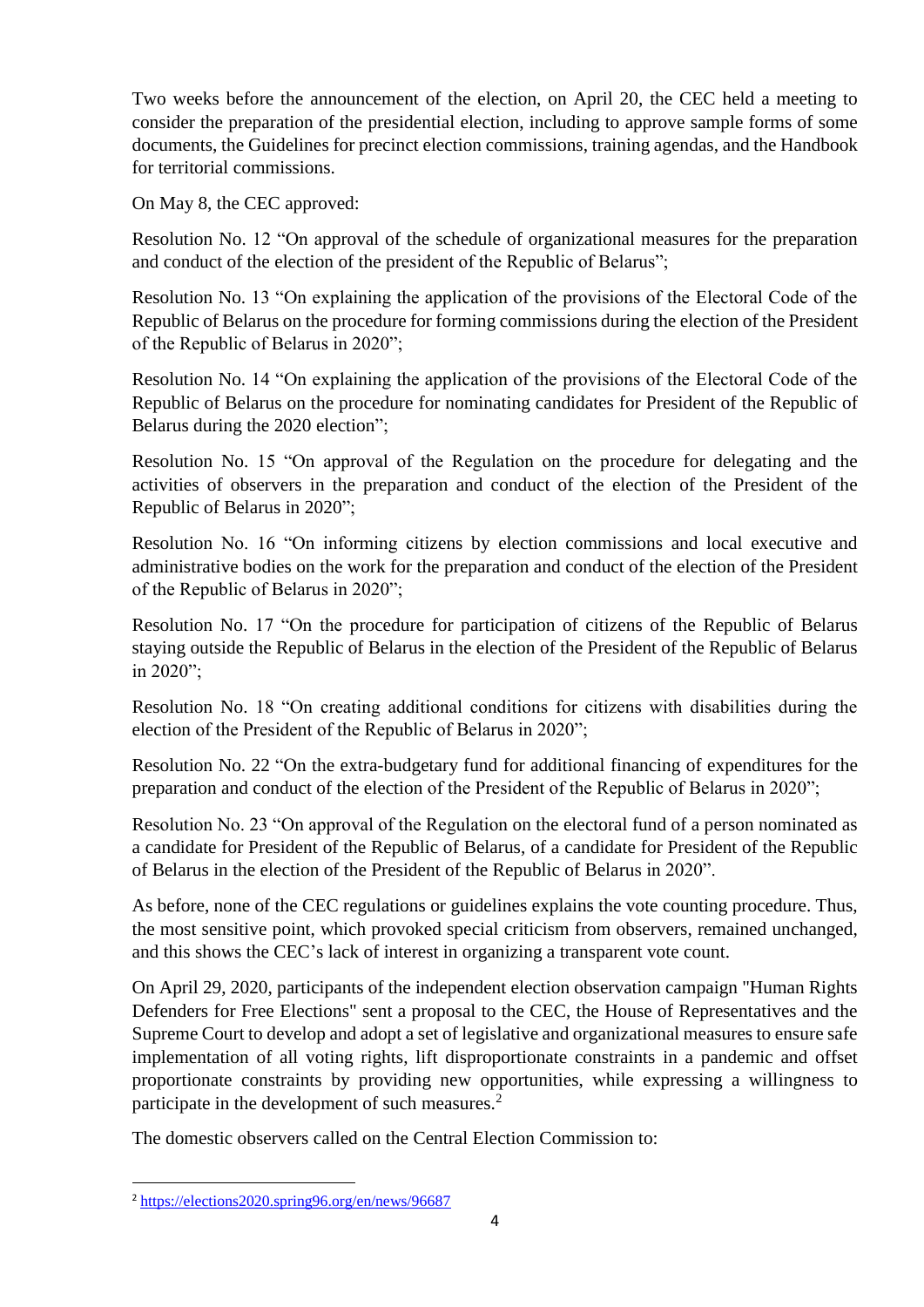- take into account the risks of the spread of COVID-19 in the development and adoption of resolutions governing certain stages of the election process;
- instruct the territorial commissions to provide opportunities for the electronic submission of documents to the commissions by election participants and observers;
- provide for the possibility of holding online meetings of collegial bodies;
- provide accredited observers, proxies of candidates and media representatives with the opportunity to observe all stages of the election process by videoconference, followed by the online publication of an electronic copy of the protocol;
- lift the ban on the distribution of information materials about presidential nominees during the period of collecting signatures;
- provide the candidates with extra free air time on state-owned television channels;
- count the ballots by videoconference or though other safe means, announcing and displaying the voter's choice in each ballot.

CEC chairperson Lidziya Yarmoshyna said there was "too little time" to change the legislation. She also noted that "the use of information technology and other remote methods for the implementation of electoral procedures requires not only legal but also infrastructural prerequisites, as well as a preliminary assessment of their cost, efficiency, reliability and security" and that "the law does not oblige a commission to have an e-mail address".

The Central Election Commission also said that measures to prevent the spread of the coronavirus infection in the preparation and conduct of the presidential election, including the organization of meetings and observation by videoconference, would be addressed with respect to the epidemiological conditions during the election campaign.

The CEC partially took into account the problem of COVID-19 in its Resolution No. 13 of May 8, noting that in order to prevent the spread of the coronavirus disease, meetings of bodies in charge of forming territorial commissions "should be held in the absence of representatives of political parties, other public associations and labor collectives, citizens, media and other guests. At the same time, the meeting will be livestreamed on the website of the executive committee or a full video of the meeting will be published on its website." Taking into account the epidemiological conditions during the formation of the precinct commissions, the CEC noted, meetings of bodies that will form the precinct commissions may be held in the same manner.

However, on May 15, shortly before the formation of the territorial commissions, the CEC changed its decision and set out this rule differently: the issue of whether or not to allow representatives of entities that sent their representatives to the commissions, media representatives and "other invited persons" to attend the meetings or to livestream the meeting (publish a full record of the meeting) via the Internet should be decided by the bodies that form the commissions.

Another document mentioning the dangers of the pandemic was Resolution No. 15 on the procedure for delegating and the activities of observers: "When observing the meetings of election commissions and the work of the polling stations, observers should follow the recommendations of the Ministry of Health on the prevention of the coronavirus infection." However, there are no specific recommendations of the Ministry of Health that take into account the peculiarities of election commissions, while the general recommendations on social distancing<sup>3</sup> posted on the

**.** 

<sup>3</sup> Recommendations on social distancing during the registration of cases of the COVID-19 infection (coronavirus infection),

[http://minzdrav.gov.by/upload/dadvfiles/letter/%D0%9F%D0%B0%D0%BC%D1%8F%D1%82%D0%BA%D0%B](http://minzdrav.gov.by/upload/dadvfiles/letter/%D0%9F%D0%B0%D0%BC%D1%8F%D1%82%D0%BA%D0%B0%20%D0%BF%D0%BE%20%D1%81%D0%BE%D1%86%D0%B8%D0%B0%D0%BB%D1%8C%D0%BD%D0%BE%D0%BC%D1%83%20%D0%B4%D0%B8%D1%81%D1%82%D0%B0%D0%BD%D1%86%D0%B8%D1%80%D0%BE%D0%B2%D0%B0%D0%BD%D0%B8%D1%8E.pdf) [0%20%D0%BF%D0%BE%20%D1%81%D0%BE%D1%86%D0%B8%D0%B0%D0%BB%D1%8C%D0%BD%D](http://minzdrav.gov.by/upload/dadvfiles/letter/%D0%9F%D0%B0%D0%BC%D1%8F%D1%82%D0%BA%D0%B0%20%D0%BF%D0%BE%20%D1%81%D0%BE%D1%86%D0%B8%D0%B0%D0%BB%D1%8C%D0%BD%D0%BE%D0%BC%D1%83%20%D0%B4%D0%B8%D1%81%D1%82%D0%B0%D0%BD%D1%86%D0%B8%D1%80%D0%BE%D0%B2%D0%B0%D0%BD%D0%B8%D1%8E.pdf)